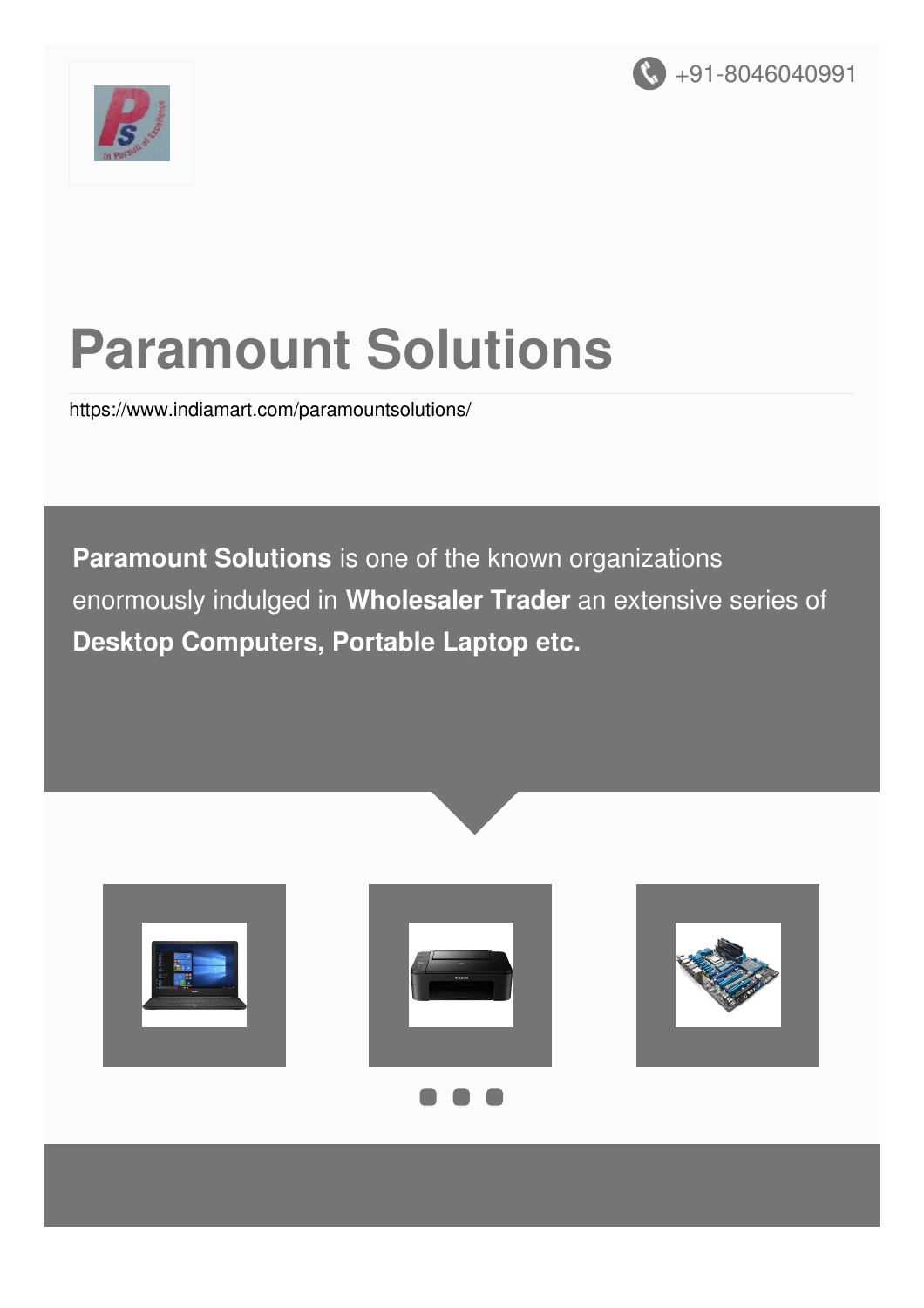### About Us

Founded in the year **2009, Paramount Solutions** is one of the known organizations enormously indulged in **Wholesaler Trader** an extensive series of **Desktop Computers, Portable Laptop, Computer Printers etc.** Our presented products are broadly employed in the market for their top features and nominal costs. Furthermore, in order to provide the best quality of products, these products are checked on varied quality parameters employing the advanced techniques.

Moreover, we work under the command of our mentor **Mr. Amit Agarwal.** Under his leadership, we have obtained a well-known position in the market.

**For more information, please visit**

<https://www.indiamart.com/paramountsolutions/profile.html>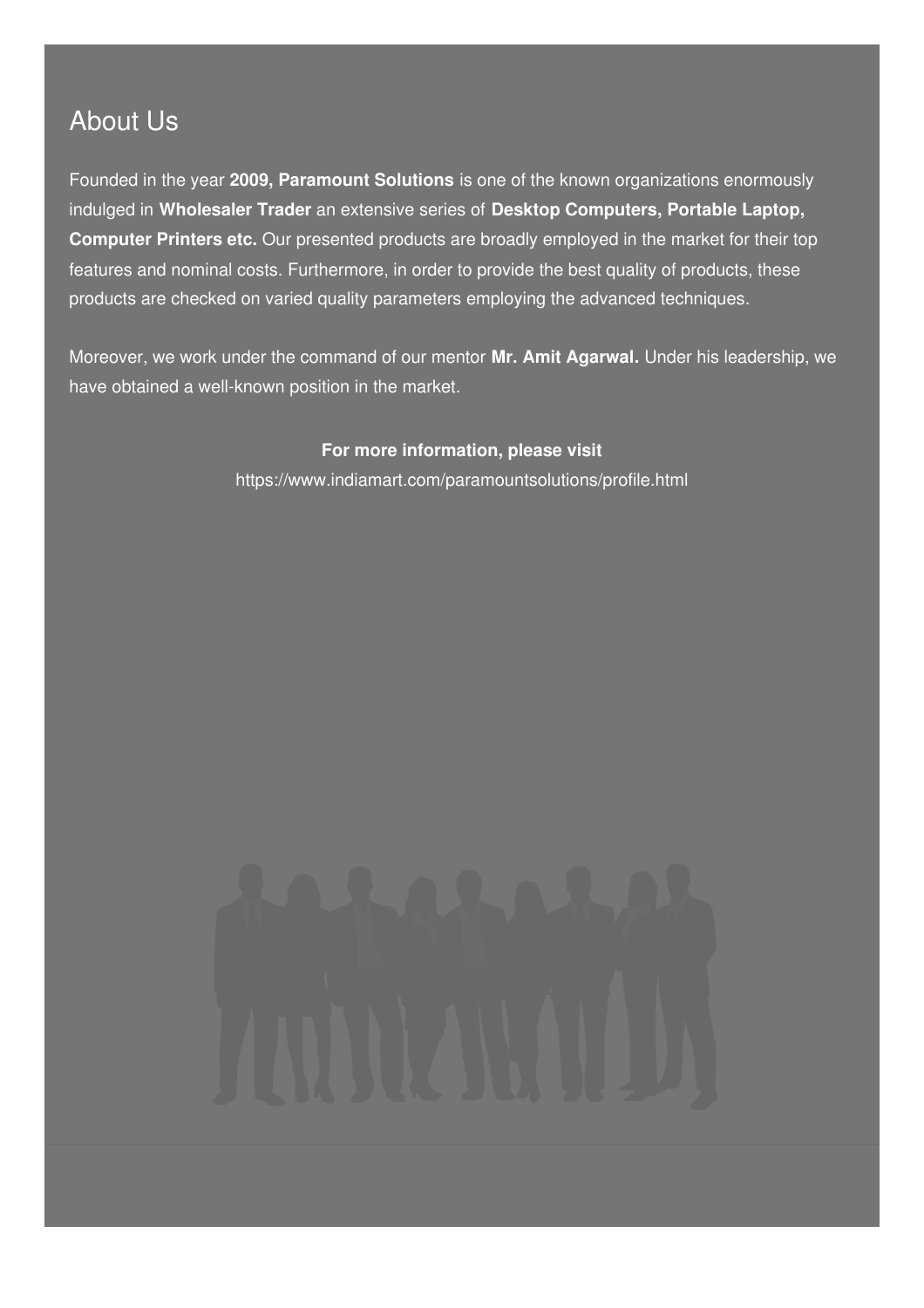#### **PORTABLE LAPTOP**



Dell Laptop



**HP Laptop** 



Lenovo Laptop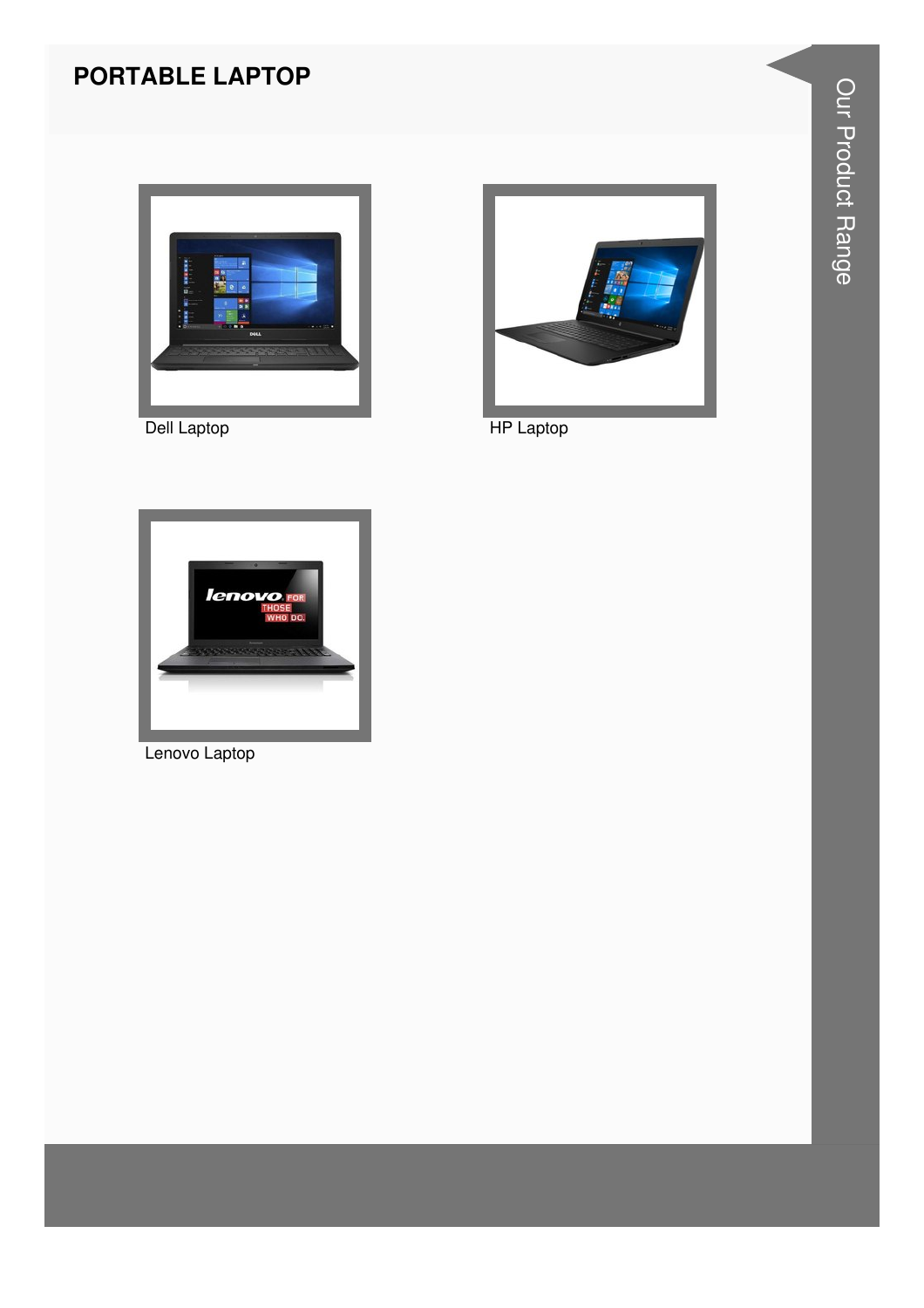### **COMPUTER PRINTERS**





Canon Printers **Epson Printer** 



Hp Laser Printer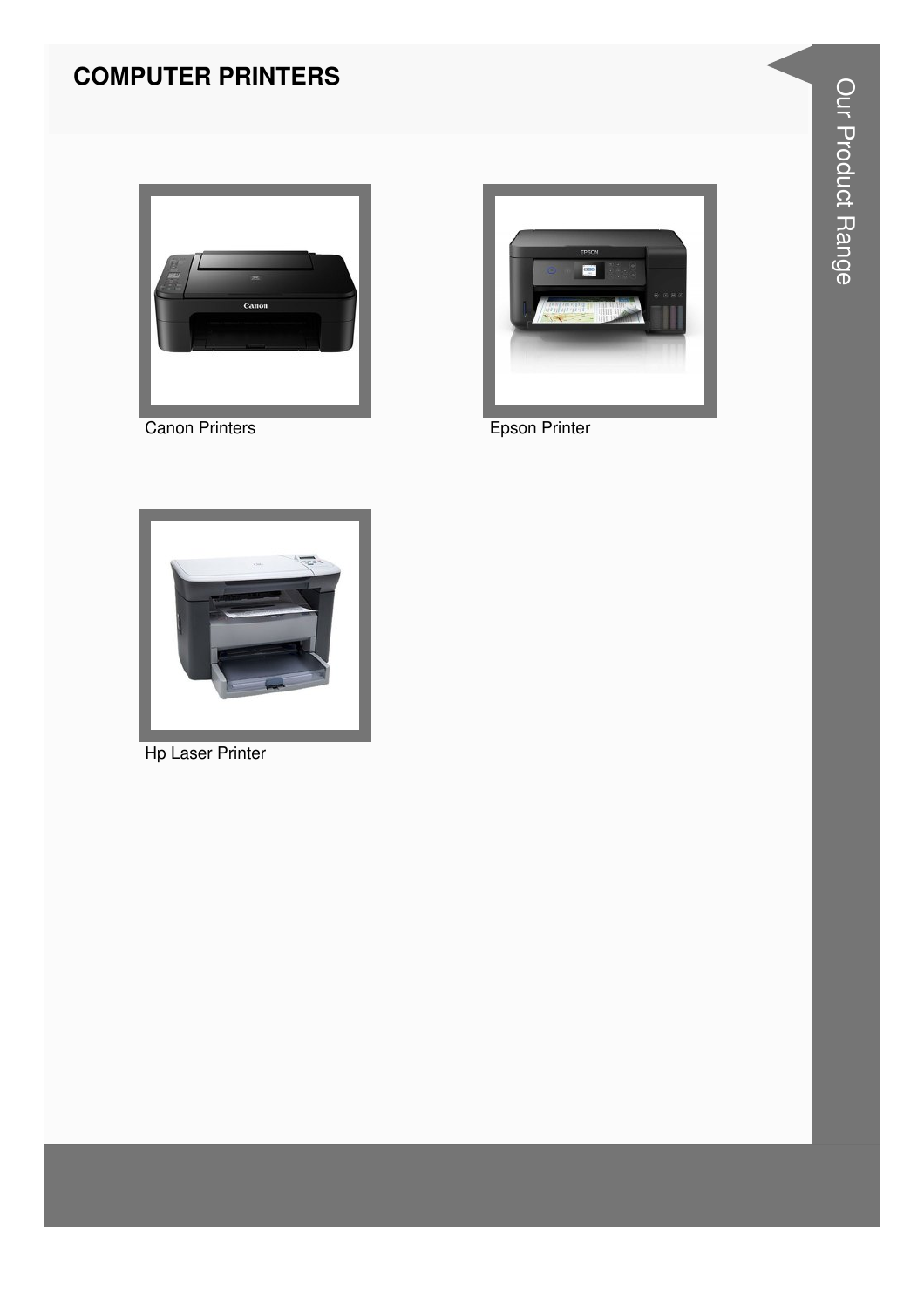#### **MASK**



Reusable Face Mask



Kn95 Mask



**Face Shields**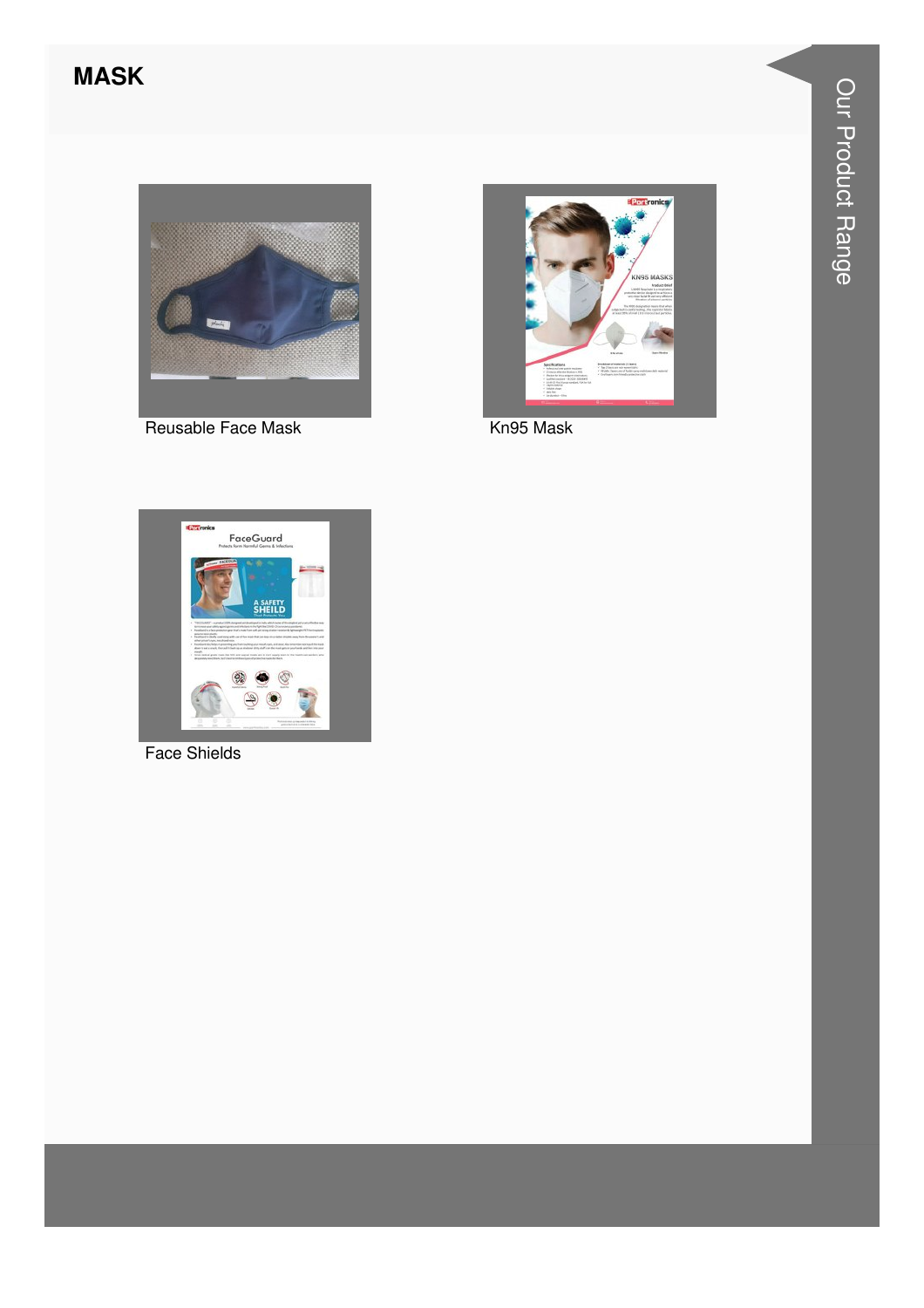

Server & Laptop Motherboard



Server Motherboards



Hp Server



Server Repairs & Service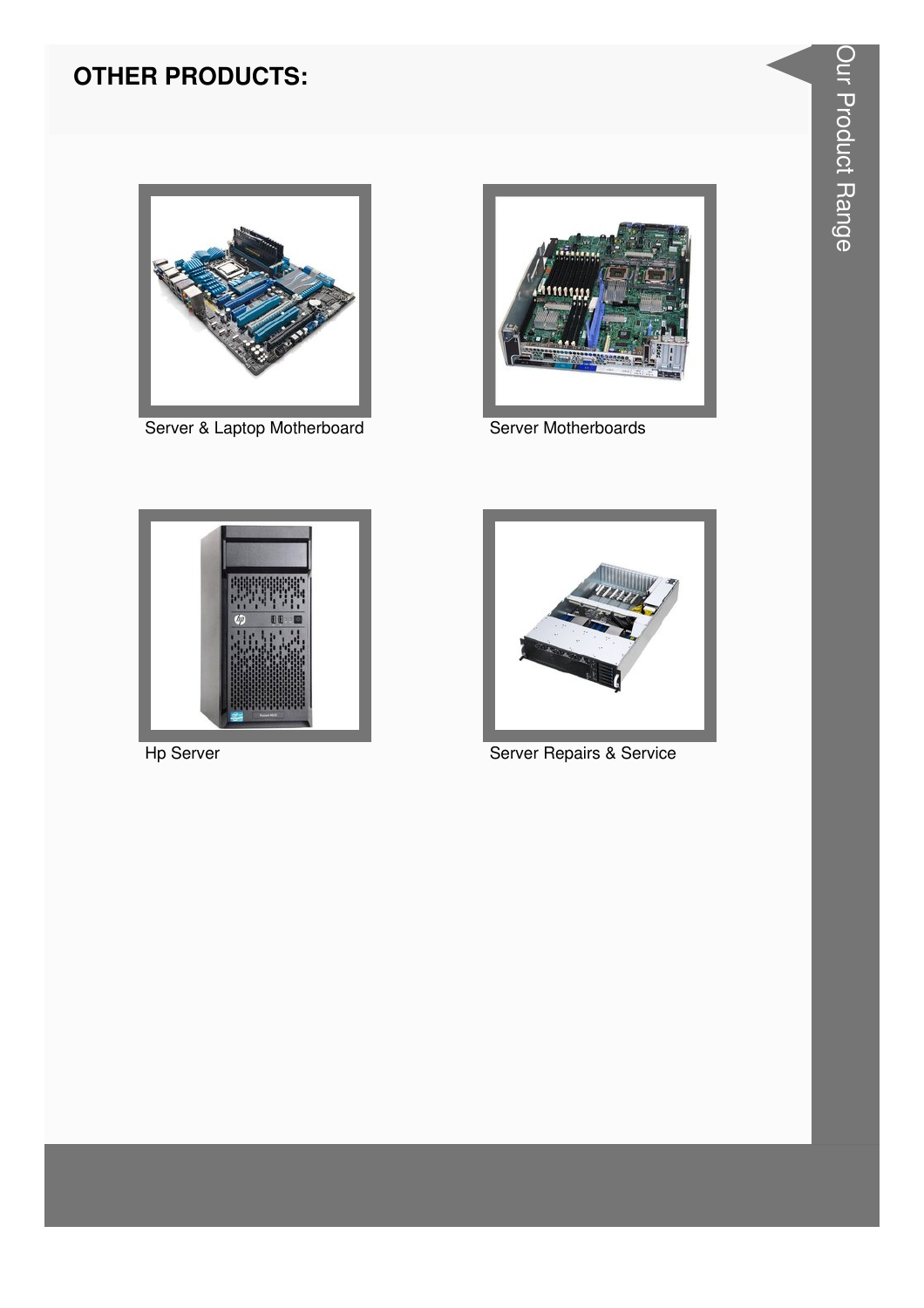

**Networking Cables** 



Power Cable



CP Plus Dome CCTV Camera



**Hikvision Bullet CCTV** Camera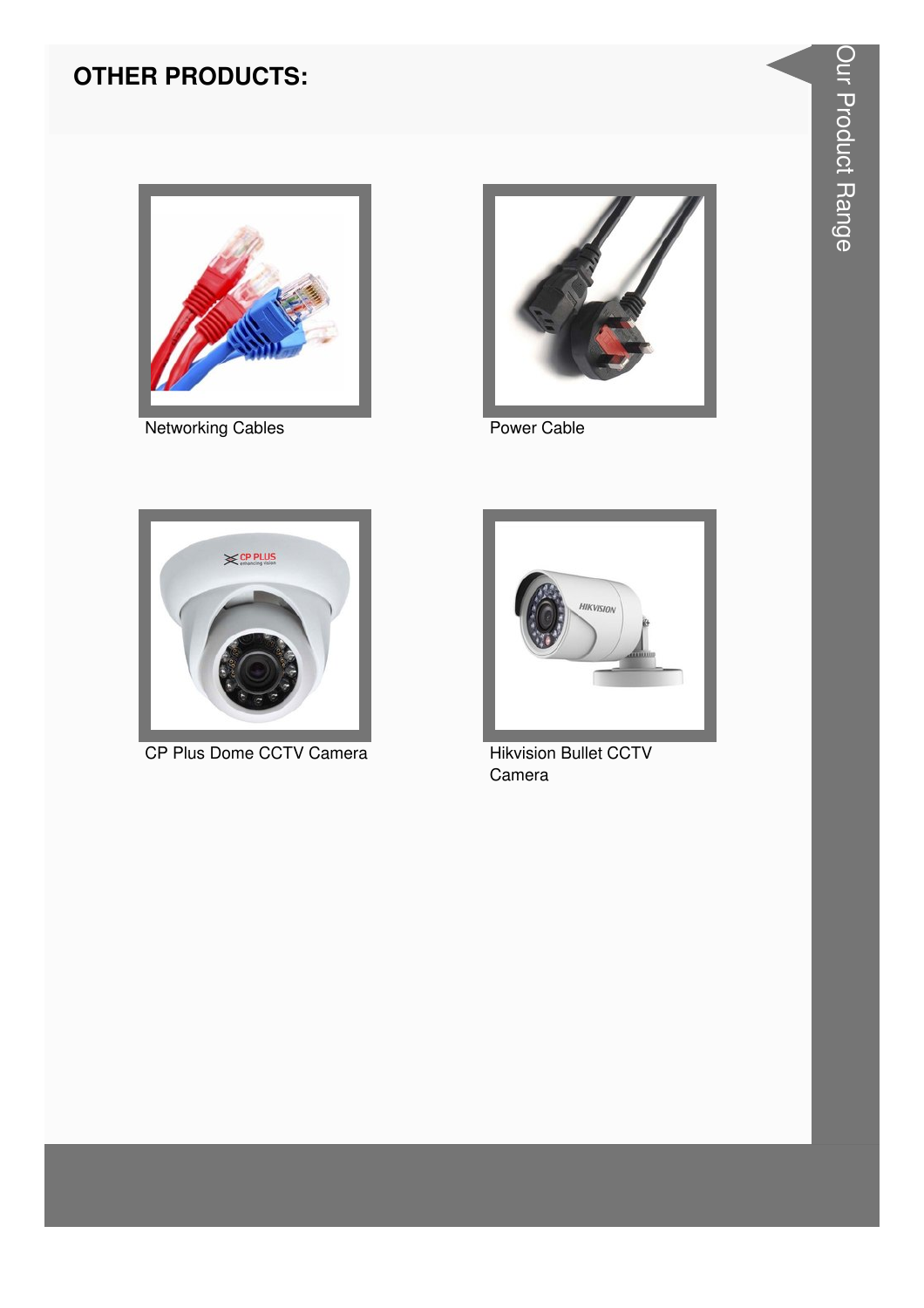

**Intex Headphones** 



**IBall Headphones** 



Tp Link Network Switch



**Cisco Network Switch**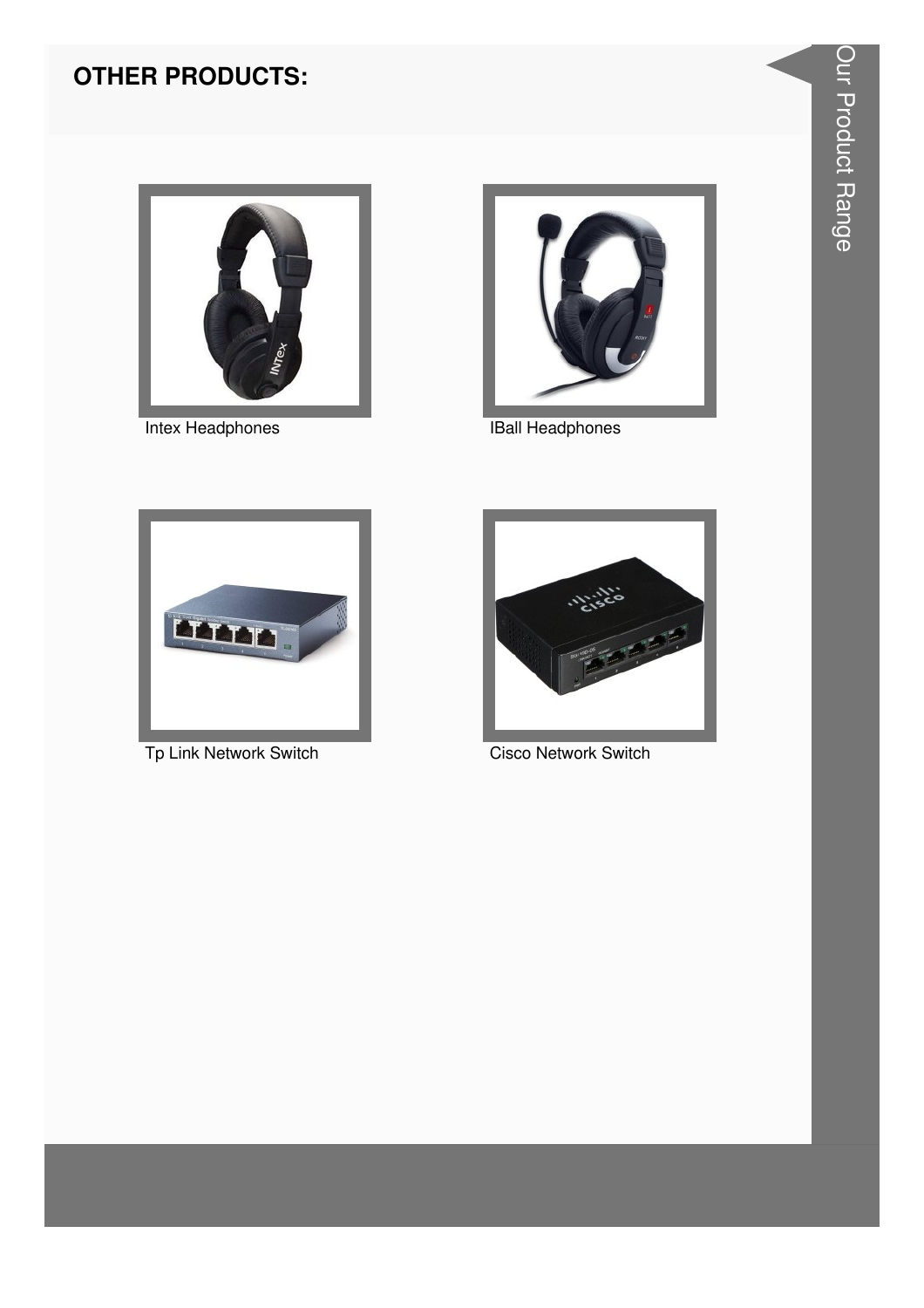

Dell Desktop Computer



Dell Workstation T 3620



**Projector Replacement Lamp** 



Epson Projector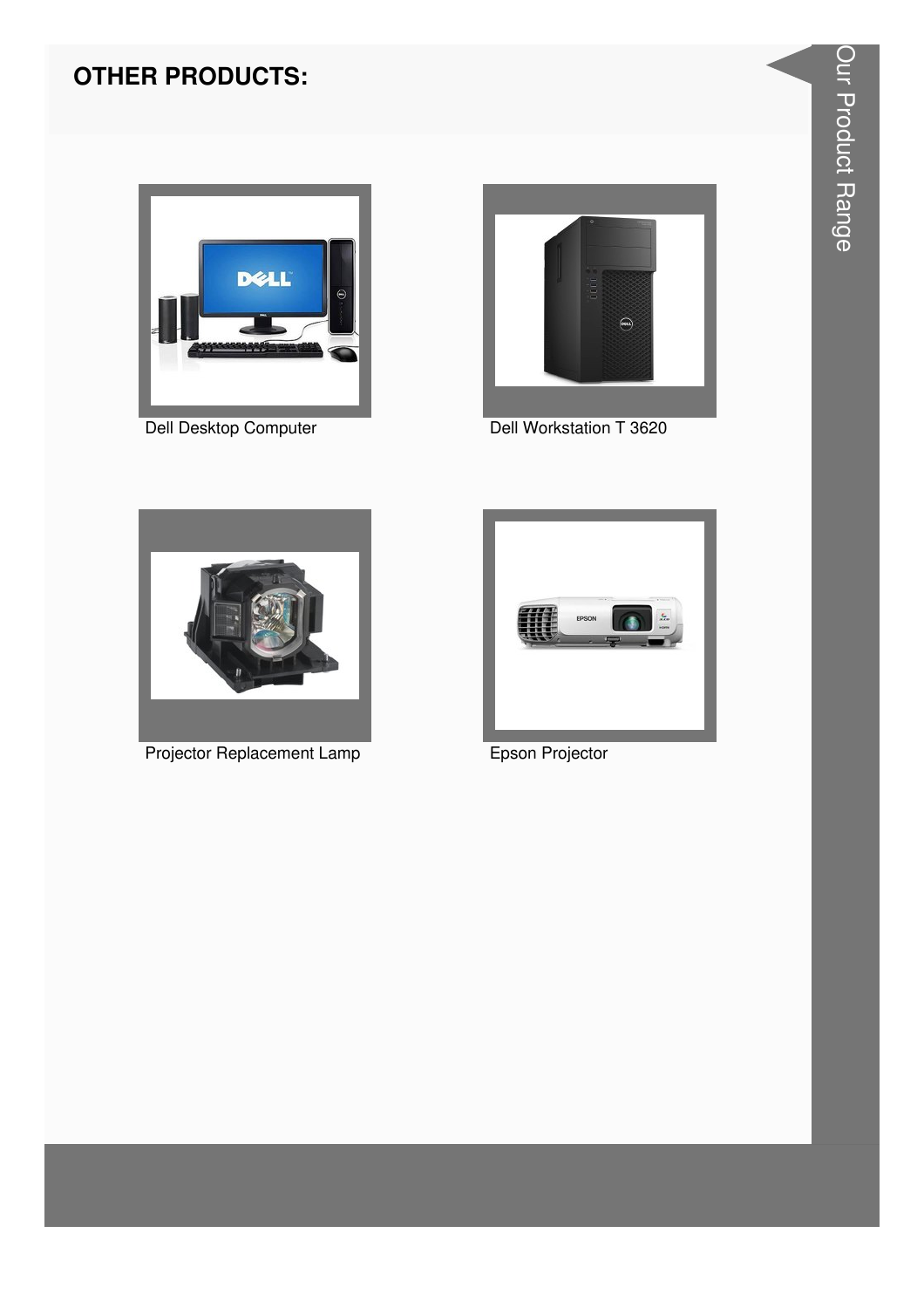

Honeywell Barcode Scanner



Zebra Barcode Scanner



Server, Laptop & Computer **RAM** 



Server & Computer Power Supply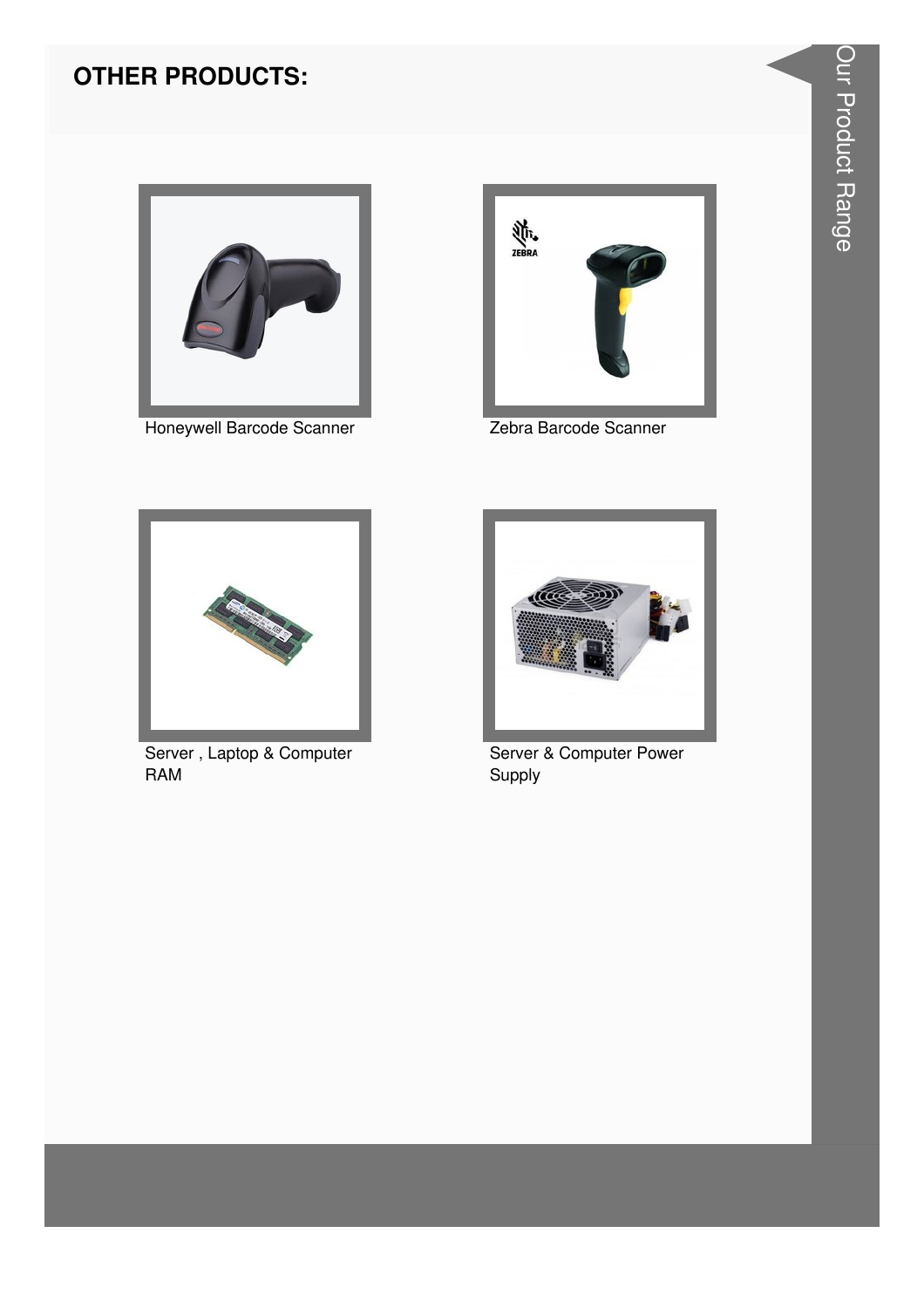

Zebra Barcode Printer



Morpho Fingerprint Scanner



**External Hard Disk Drive** 



**APW President Networking** Racks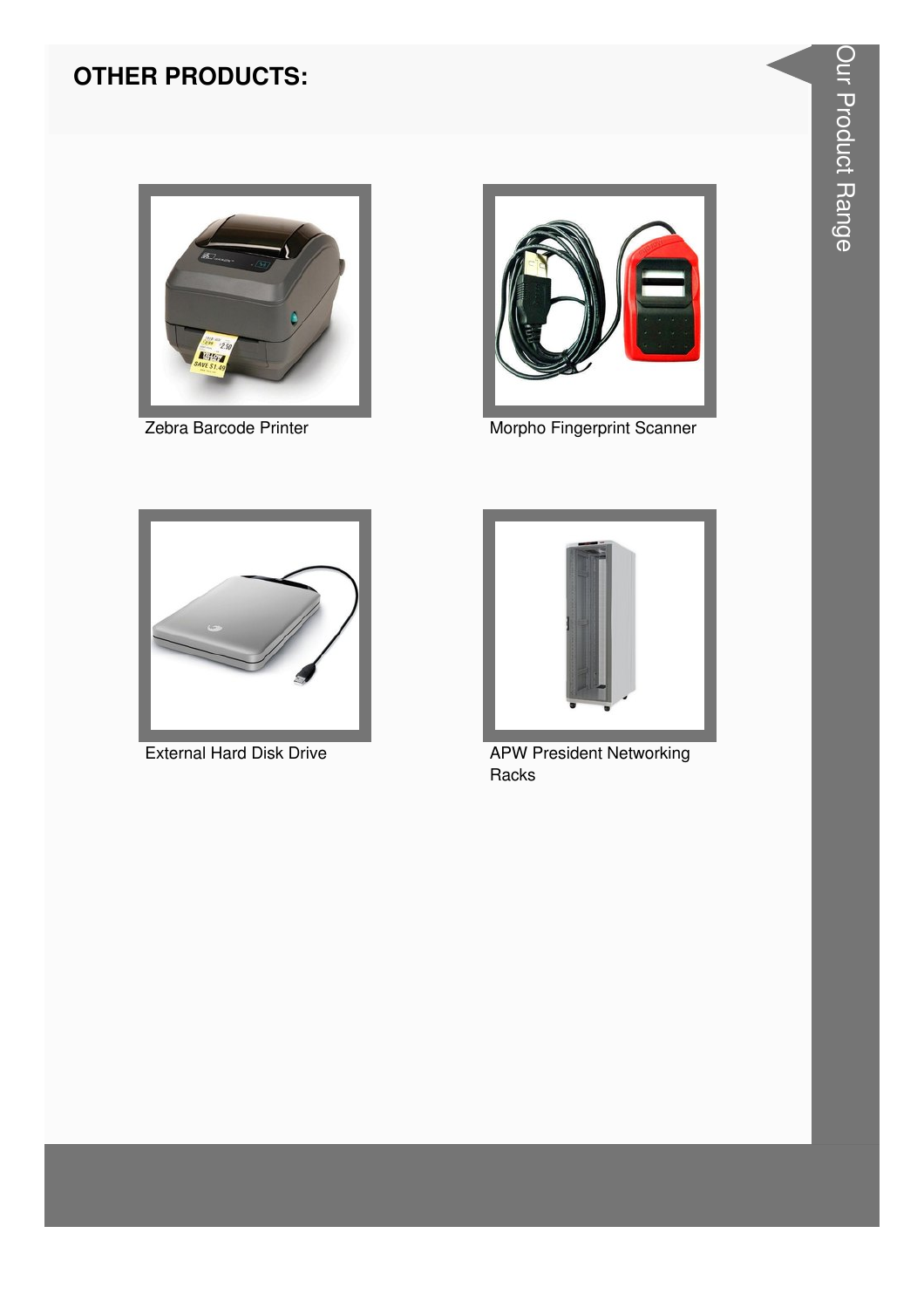

Original Microsoft Surface<br>Adapter



HP Plotter Spares & Services



Server Hard Disk Drive



**Laptop Battery**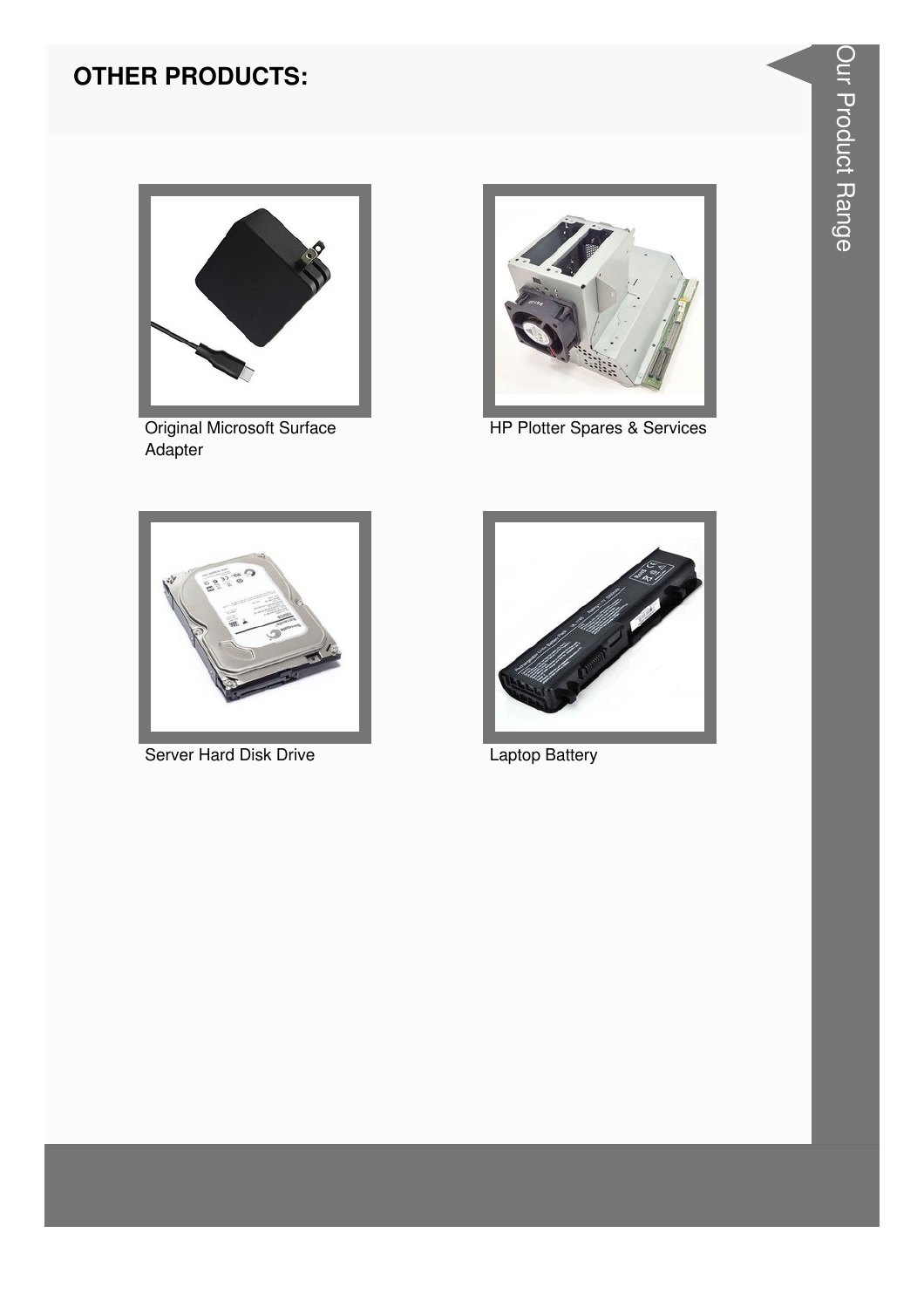

Dell Black Precision 7820 **Tower Workstation** 



Desktop Power Cable



**Laptop Repairing Services** 



Compatible Toner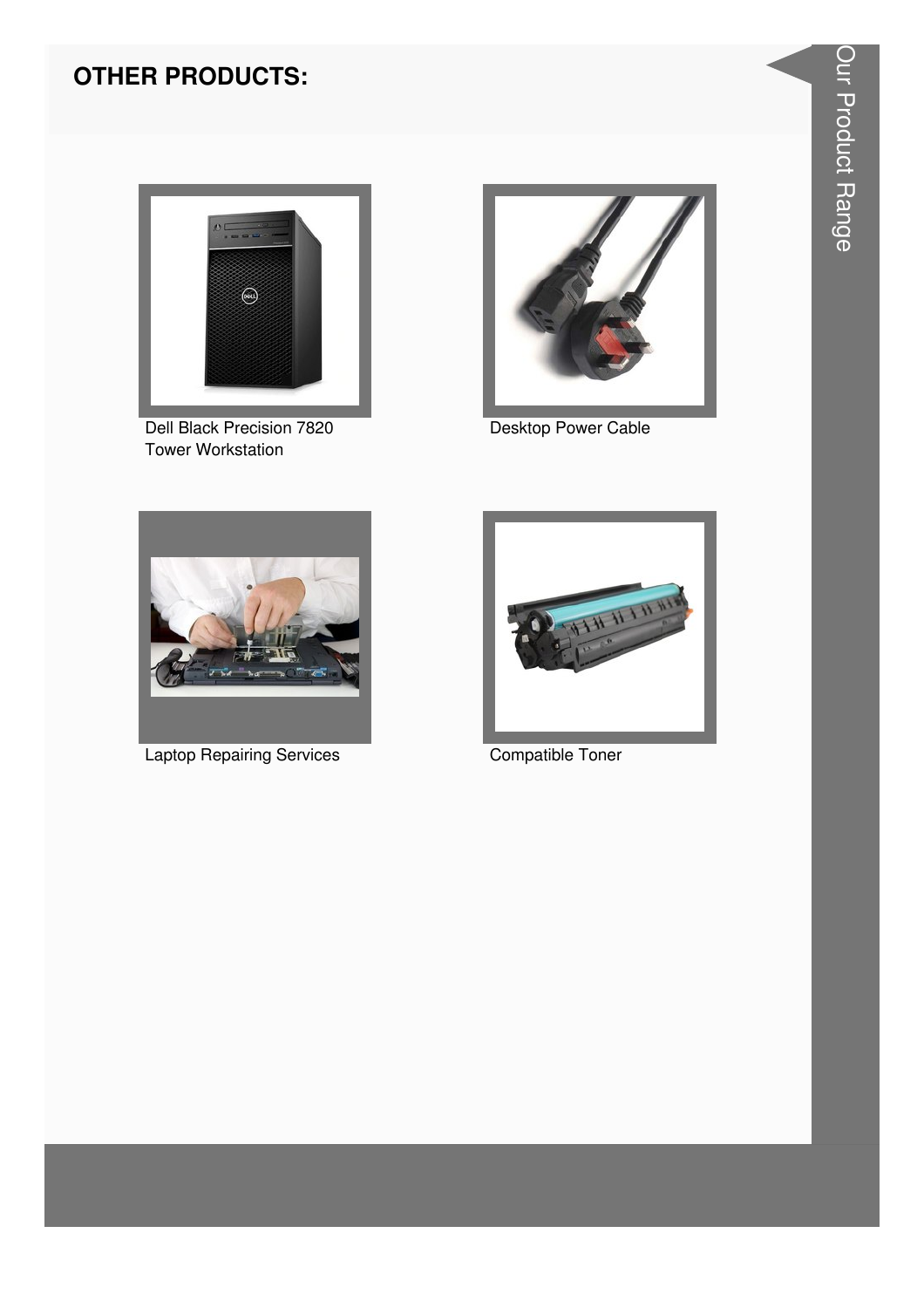

**Server Repairing Service** 



**Hand Sanitiser** 



Portronics Forehead Thermometer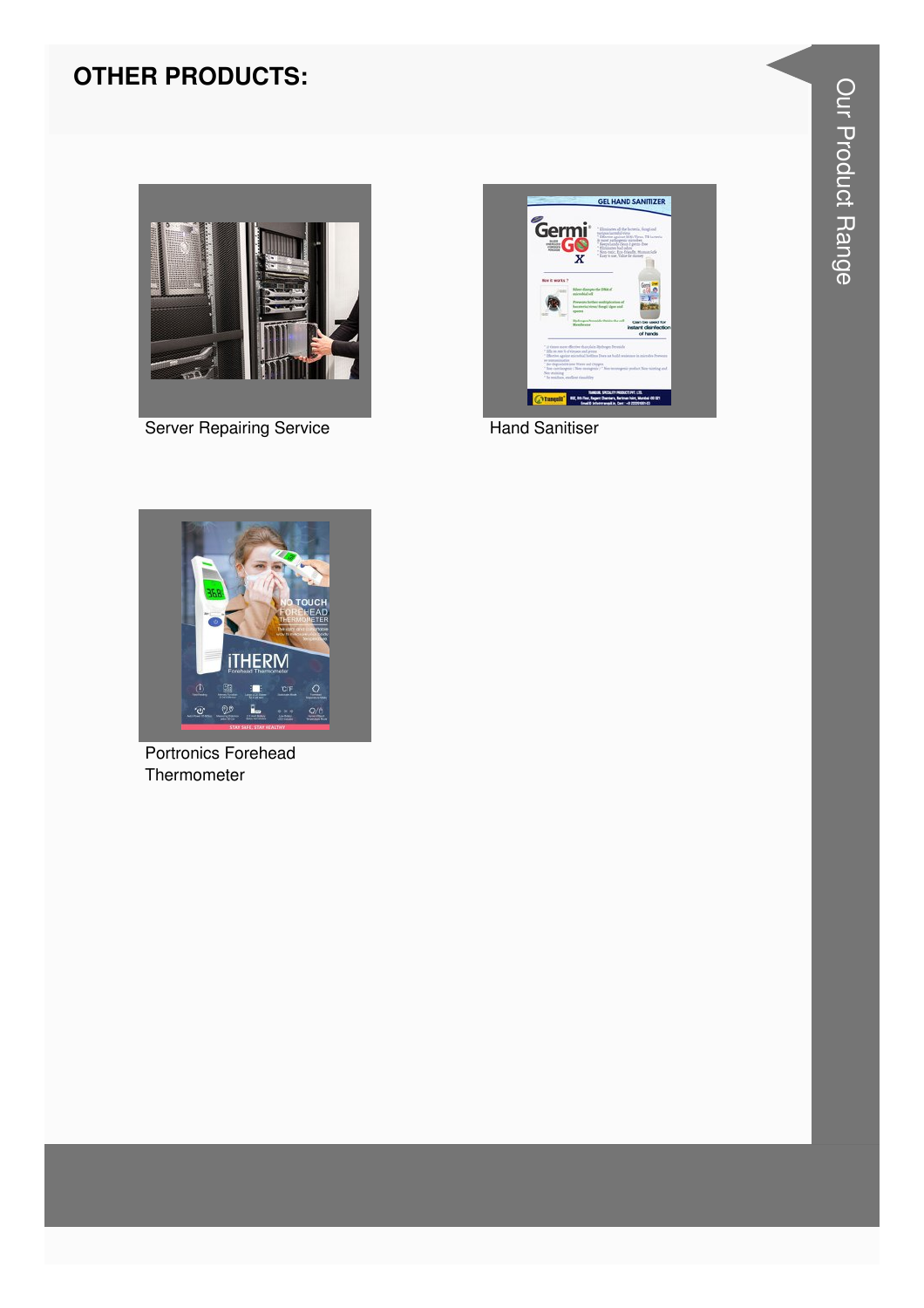## Factsheet

| Year of Establishment            | : 2009             |
|----------------------------------|--------------------|
| <b>Nature of Business</b>        | : Wholesale Trader |
| <b>Total Number of Employees</b> | : Upto 10 People   |